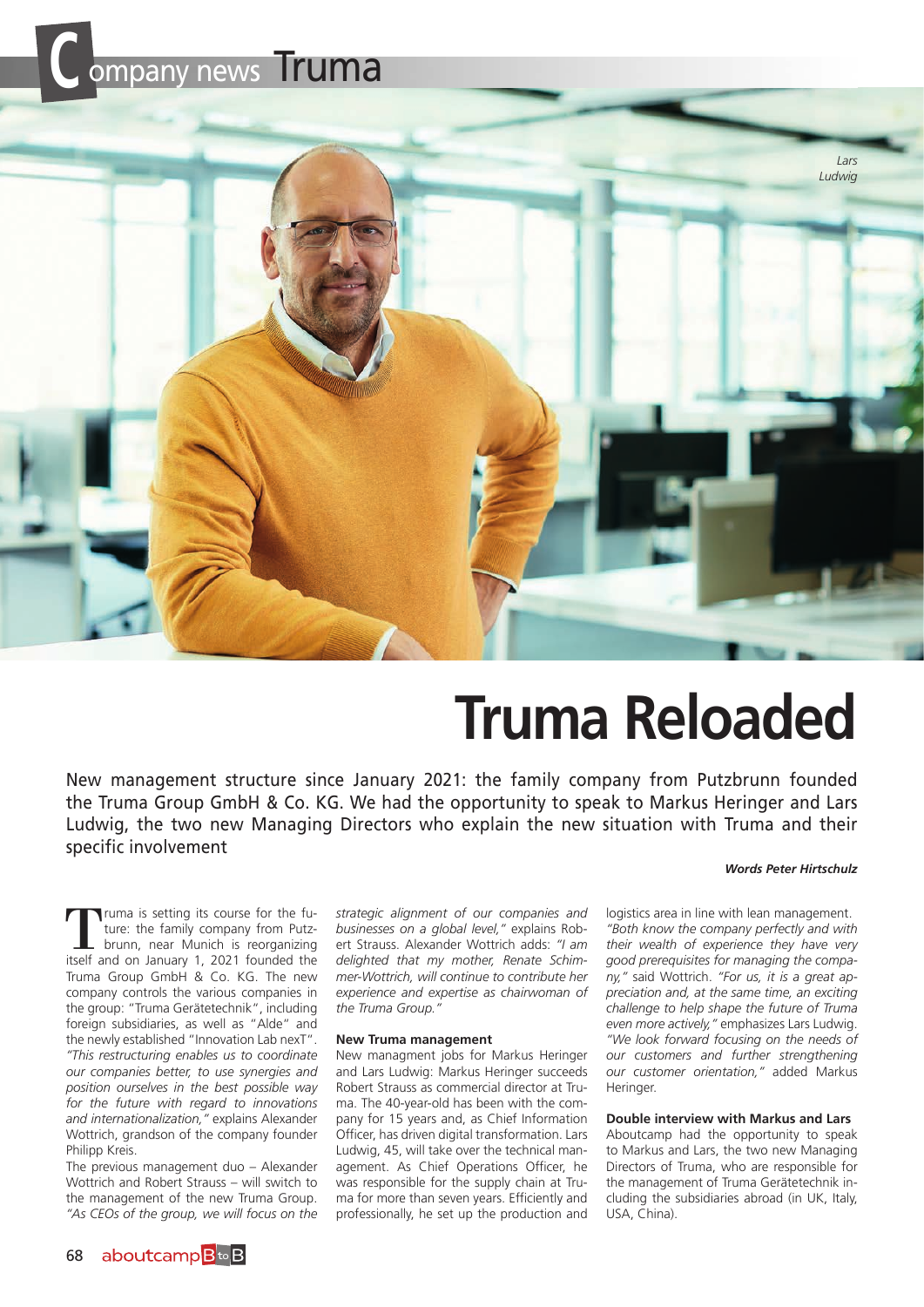







# **Aboutcamp BtoB: Markus, you have been with Truma for about 15 years. What do you appreciate most about the company?**

*Markus Heringer:* What makes Truma stand out the most are our more than 800 employees worldwide and our appreciative corporate culture. We call ourselves "Trumaner" and feel like one big family. At Truma we care about the people, they make us successful and thrive. This applies also to our customers: we care about their needs and appreciate the long-standing partnerships and our close cooperation with them.

#### **Aboutcamp BtoB: Lars, you have been with Truma for about 7 years. What do you appreciate most about the company?**

Lars Ludwig: I appreciate that we are a family company with an owner who actively shapes our future as CEO of the Group. Moreover, we are a medium-sized company and have a clear focus on the caravanning industry. These three factors enable us to fully concentrate on our customers. We offer them products, solutions and services which help them move forward and create benefit for the campers.

**Aboutcamp BtoB: Markus, a new position and new responsibilities: what is the big difference compared with your** 

#### **previous position?**

*Markus Heringer:* In my former position as CIO I was dealing a lot with internal topics to drive digital transformation. We have, for instance, implemented a new CRM which enables us to become faster and more efficient in many areas like sales, marketing and service. The big difference for me is to adapt a more holistic approach now, to develop the whole organization further and to foster customer centricity: how can we create added value for our B2B and B2C customers? How do we solve their pain points and make their lives easier? I really look forward to this challenge!

## **Aboutcamp BtoB: Lars, you also have a new position and new responsibilities. What is the big difference compared with your former role?**

*Lars Ludwig:* Besides the supply chain, I'm now also in charge of R&D, the heart of our innovations. Our big challenge is to develop new products and solutions faster and more efficiently and thus reduce our time-to-market. My objective is to take the collaboration between product management, business development, R&D and our innovation lab to the next level without compromising on the approved Truma quality. I'm eager to getting more involved in these issues!

![](_page_1_Picture_14.jpeg)